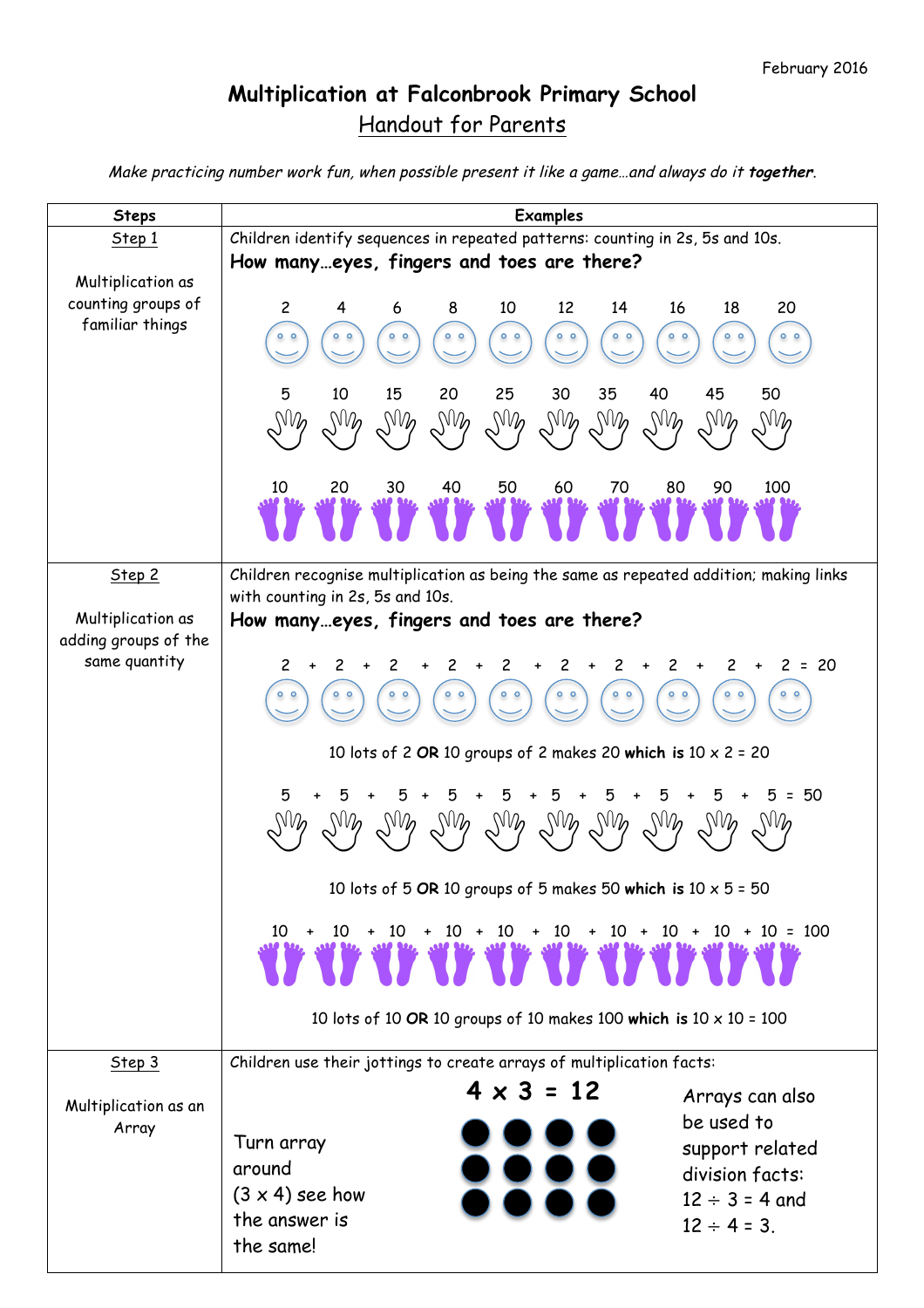| Step 4<br>Multiplication by 10,<br>100 and 1000 |                           | When multiplying by 10, 100 (and 1000), the number moves up the column on the place<br>value chart, using zeros as place holders. Do NOT encourage your child to add zeros,<br>as it would not work when multiplying numbers with a decimal point. |                 |                                                                      |                     |                          |                                   |  |  |
|-------------------------------------------------|---------------------------|----------------------------------------------------------------------------------------------------------------------------------------------------------------------------------------------------------------------------------------------------|-----------------|----------------------------------------------------------------------|---------------------|--------------------------|-----------------------------------|--|--|
|                                                 | <b>TH</b>                 |                                                                                                                                                                                                                                                    |                 | H T Os. $\frac{1}{10}$                                               |                     |                          |                                   |  |  |
|                                                 |                           |                                                                                                                                                                                                                                                    |                 |                                                                      |                     | $(4 \times 10 = 40)$     |                                   |  |  |
|                                                 |                           |                                                                                                                                                                                                                                                    |                 |                                                                      |                     |                          |                                   |  |  |
|                                                 |                           |                                                                                                                                                                                                                                                    |                 | 4                                                                    |                     | $(4 \times 100 = 400)$   |                                   |  |  |
|                                                 |                           |                                                                                                                                                                                                                                                    | 0               | 0                                                                    |                     |                          |                                   |  |  |
|                                                 |                           |                                                                                                                                                                                                                                                    |                 |                                                                      |                     |                          |                                   |  |  |
|                                                 |                           |                                                                                                                                                                                                                                                    |                 |                                                                      |                     | $(4 \times 1000 = 4000)$ |                                   |  |  |
|                                                 |                           | $\mathbf 0$                                                                                                                                                                                                                                        | $\mathbf 0$     | $\mathbf 0$                                                          |                     |                          |                                   |  |  |
|                                                 |                           |                                                                                                                                                                                                                                                    |                 | $\mathbf 0$<br>$\overline{4}$                                        |                     | $(0.4 \times 10 = 4)$    |                                   |  |  |
|                                                 |                           |                                                                                                                                                                                                                                                    |                 |                                                                      |                     |                          |                                   |  |  |
|                                                 |                           |                                                                                                                                                                                                                                                    |                 |                                                                      |                     |                          |                                   |  |  |
| Step 5                                          |                           |                                                                                                                                                                                                                                                    |                 | Encourage your child to use jotting when calculating mentally.       |                     |                          |                                   |  |  |
|                                                 |                           |                                                                                                                                                                                                                                                    |                 |                                                                      |                     |                          |                                   |  |  |
| Partitioning and                                |                           |                                                                                                                                                                                                                                                    |                 |                                                                      | $23 \times 5 =$     |                          |                                   |  |  |
| Looping Method                                  |                           |                                                                                                                                                                                                                                                    |                 |                                                                      |                     |                          |                                   |  |  |
| Using understanding                             |                           |                                                                                                                                                                                                                                                    |                 |                                                                      |                     |                          |                                   |  |  |
| of multiplication by                            |                           |                                                                                                                                                                                                                                                    |                 | $20\times 5$                                                         | 3x5                 |                          |                                   |  |  |
| 10.                                             |                           |                                                                                                                                                                                                                                                    |                 |                                                                      |                     |                          |                                   |  |  |
|                                                 |                           |                                                                                                                                                                                                                                                    |                 | 100                                                                  | 15                  | 115                      |                                   |  |  |
|                                                 |                           |                                                                                                                                                                                                                                                    |                 |                                                                      |                     |                          |                                   |  |  |
| Step 6                                          |                           |                                                                                                                                                                                                                                                    |                 | At this stage your is ready to record each step, of the calculation. |                     |                          |                                   |  |  |
| Using understanding                             |                           |                                                                                                                                                                                                                                                    |                 |                                                                      |                     |                          |                                   |  |  |
| of multiplication by                            |                           |                                                                                                                                                                                                                                                    |                 |                                                                      | $38 \times 4 =$     |                          | As your child gains               |  |  |
| 10.                                             |                           |                                                                                                                                                                                                                                                    |                 |                                                                      |                     |                          | confidence, have a                |  |  |
|                                                 |                           |                                                                                                                                                                                                                                                    |                 | 30                                                                   | 8                   |                          | go at using the<br>steps 7 then 8 |  |  |
|                                                 |                           |                                                                                                                                                                                                                                                    |                 |                                                                      |                     |                          | below - grid method               |  |  |
|                                                 |                           |                                                                                                                                                                                                                                                    |                 |                                                                      | $30 \times 4 = 120$ |                          | and compact<br>method.            |  |  |
|                                                 |                           |                                                                                                                                                                                                                                                    |                 |                                                                      | $8 \times 4 = 32$   |                          |                                   |  |  |
|                                                 |                           |                                                                                                                                                                                                                                                    |                 |                                                                      |                     |                          |                                   |  |  |
|                                                 |                           |                                                                                                                                                                                                                                                    |                 |                                                                      | $120 + 8 = 152$     |                          |                                   |  |  |
| Step 7                                          |                           |                                                                                                                                                                                                                                                    | $38 \times 4 =$ |                                                                      |                     |                          |                                   |  |  |
| Grid Method                                     | $\boldsymbol{\mathsf{X}}$ | 30                                                                                                                                                                                                                                                 | 8               |                                                                      | 120                 |                          |                                   |  |  |
| Using understanding                             |                           |                                                                                                                                                                                                                                                    |                 |                                                                      |                     |                          |                                   |  |  |
| of multiplication by                            |                           |                                                                                                                                                                                                                                                    |                 |                                                                      | 32                  |                          |                                   |  |  |
| 10.                                             | 4                         | 120                                                                                                                                                                                                                                                | 32              |                                                                      | 152                 |                          |                                   |  |  |
|                                                 |                           |                                                                                                                                                                                                                                                    |                 |                                                                      |                     |                          |                                   |  |  |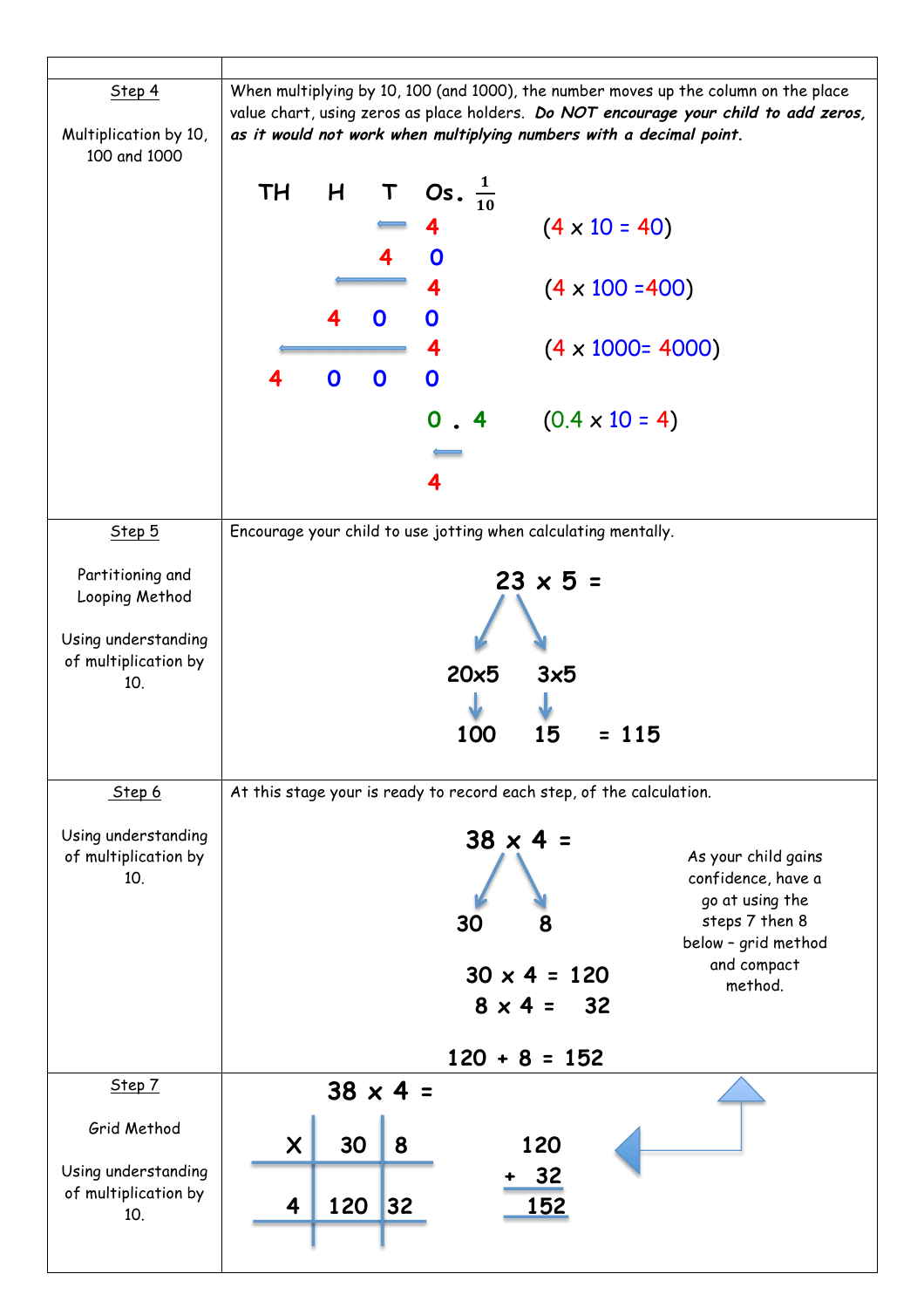| Step 8                                         |                                                   | $38 \times 4 =$  |                                |                                   |  |
|------------------------------------------------|---------------------------------------------------|------------------|--------------------------------|-----------------------------------|--|
| Compact Methods                                |                                                   |                  |                                |                                   |  |
|                                                |                                                   | 38               |                                |                                   |  |
|                                                |                                                   | <u>x 4</u>       |                                |                                   |  |
|                                                |                                                   | 152              |                                | Encourage your child to cross out |  |
|                                                |                                                   |                  |                                | numbers that have been carried as |  |
|                                                |                                                   |                  |                                | a reminder that they need to be   |  |
|                                                |                                                   |                  |                                | added on when finding the total.  |  |
| Step 9                                         | $123 \times 5 =$                                  |                  |                                |                                   |  |
| Grid Method to                                 |                                                   |                  | 123                            |                                   |  |
| illustrate the                                 | 100<br>X.                                         | 20<br>3          | 5<br>$\boldsymbol{\mathsf{x}}$ | As your child                     |  |
| <b>Expanded Vertical</b>                       |                                                   |                  |                                | gains confidence,                 |  |
| Method.                                        | 5<br>500                                          | 100<br>15        | 500                            | use bigger<br>numbers.            |  |
| Using understanding                            |                                                   |                  | 0 <sub>0</sub>                 |                                   |  |
| of multiplication by                           |                                                   |                  | 15<br>٠                        |                                   |  |
| 100.                                           |                                                   |                  |                                |                                   |  |
|                                                |                                                   |                  | 615                            |                                   |  |
|                                                |                                                   |                  |                                |                                   |  |
| Step 10                                        | $56 \times 27 =$                                  |                  |                                |                                   |  |
|                                                |                                                   |                  |                                | As your child gains               |  |
| Grid Method to                                 |                                                   |                  | 56                             | confidence, use                   |  |
| illustrate the<br><b>Expanded Vertical</b>     | 50<br>X                                           | $\boldsymbol{6}$ | x 27                           | bigger numbers.                   |  |
| Method.                                        | 1000<br>20                                        | 120              | 1000                           |                                   |  |
|                                                |                                                   |                  | 120                            |                                   |  |
|                                                | 120<br>$\overline{7}$                             | 42               | 350                            |                                   |  |
|                                                |                                                   |                  | 4 2<br>$\ddot{}$               |                                   |  |
|                                                |                                                   |                  |                                |                                   |  |
|                                                |                                                   |                  | 1512                           |                                   |  |
|                                                |                                                   |                  |                                |                                   |  |
|                                                |                                                   |                  |                                |                                   |  |
|                                                |                                                   |                  |                                |                                   |  |
| Step 11                                        | £3.24 $\times$ 5 =                                |                  |                                | Use real coins to                 |  |
| <b>Expanded Vertical</b>                       |                                                   |                  |                                | help your child                   |  |
| Method with Decimal                            | £ 3.24                                            |                  |                                | become familiar and               |  |
| Numbers                                        | 5<br>$\boldsymbol{\mathsf{x}}$                    |                  |                                | gain confidence                   |  |
|                                                |                                                   |                  |                                | when handling                     |  |
| $0.20 \rightarrow 4p \times 5 = 20p$<br>money. |                                                   |                  |                                |                                   |  |
|                                                | 1.00 $\rightarrow$ 20p x 5 = £1.00<br>$\ddotmark$ |                  |                                |                                   |  |
|                                                | $\rightarrow$ £3 x 5 = £15.00<br><u>15.00  </u>   |                  |                                |                                   |  |
|                                                | £ 16.20                                           |                  |                                |                                   |  |
|                                                |                                                   |                  |                                |                                   |  |